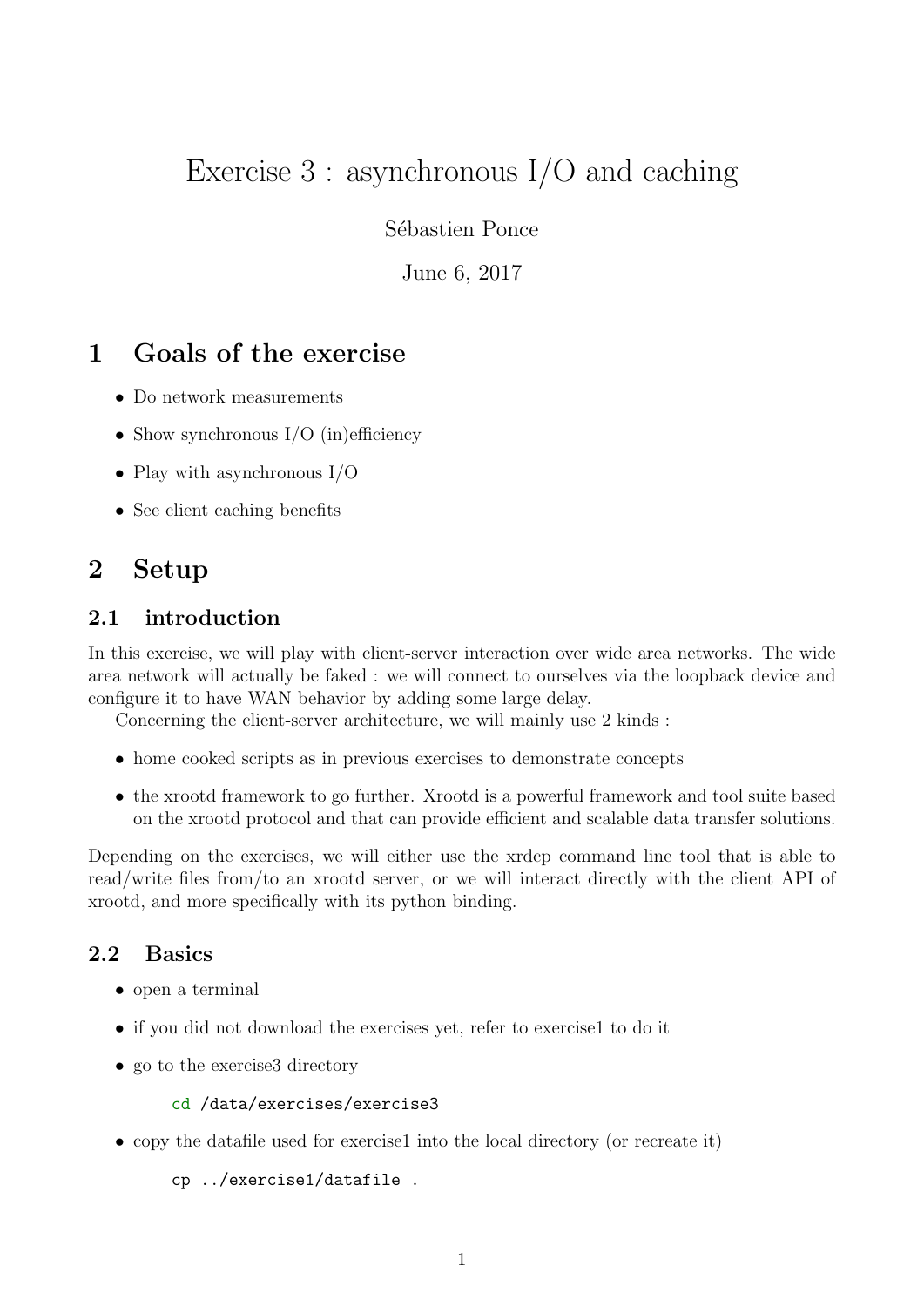## 3 Setting up Network

### 3.1 Latency of real WAN

• use ping to measure the round trip time to the CERN data center

ping -c 5 lxplus.cern.ch

Ping Time

- try to find out what builds up this latency by using mtr
	- mtr lxplus.cern.ch
	- analyze the physical path of the data
	- see the number of hops, estimate the time spent in routers/switches
	- use google maps to have a rough estimate of the cable length (take fastest road length, that is highways, the fibers follow these)
	- check whether the order of magnitude fits or whether congestions in the network are predominant

| Main cities on the way |  |
|------------------------|--|
| Number of hops         |  |
| Estimated cable length |  |
| Estimated Ping time    |  |

• you may be surprised that some intermediate routers have longer response time than the final machine. Take into account that this reponse time involves the "travel" time through the network plus the time the CPU of the router took to build the response. That router simply had an overloaded CPU, although it was transmitting packets efficiently.

#### 3.2 Faked network

From now on, we will not use the WAN but fake it. The main reason being that it's not realiable, neither powerful enough.

In order to fake it, we will add delay and throughput restrictions to the local loopback device so that connecting to ourselves looks like connecting to CERN through the wide area network.

• create some delay of 15ms on the loopback device, with a normal distribution centered on 15ms and having 5ms of sigma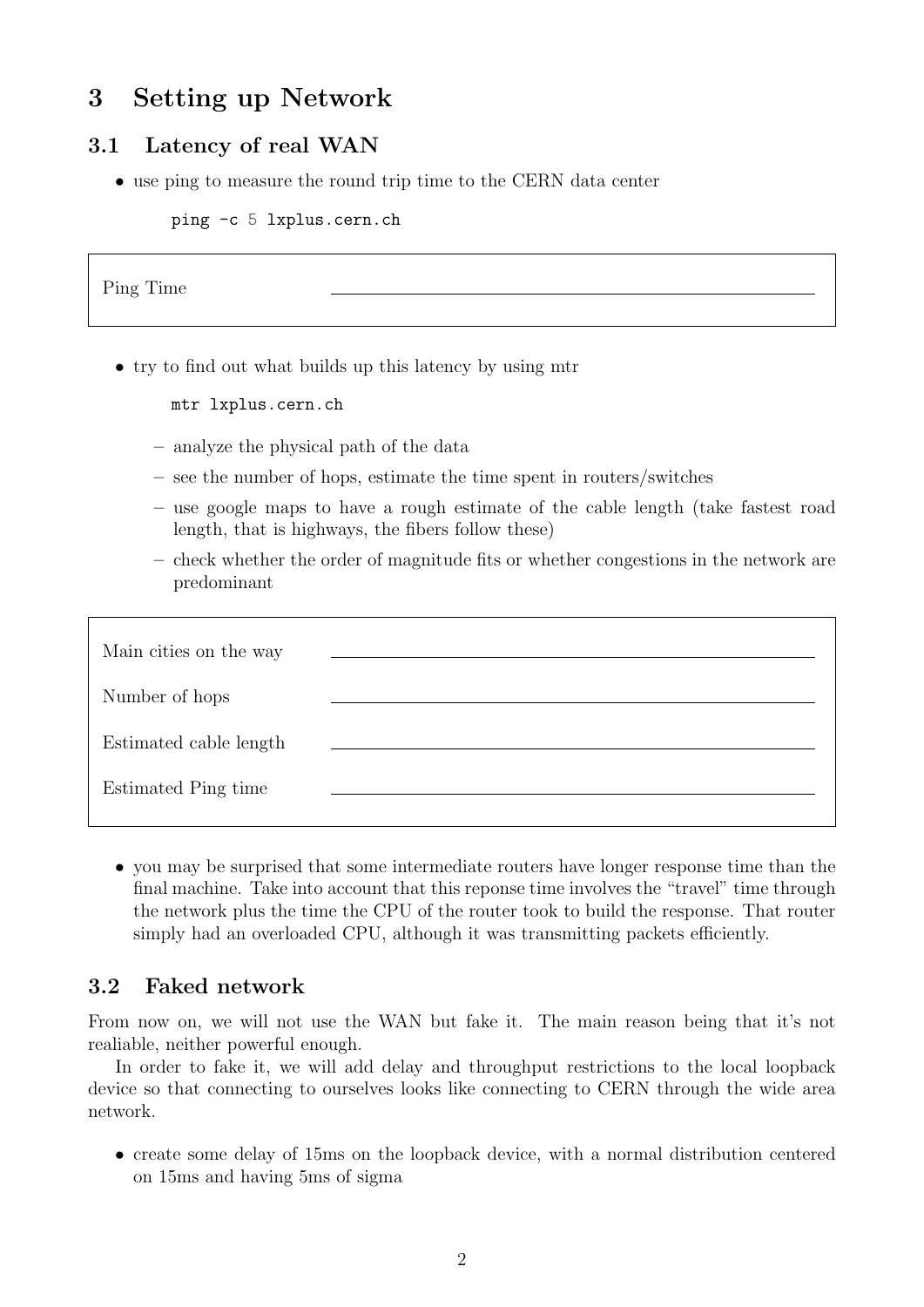sudo tc qdisc add dev lo root handle 1: netem delay 15ms 5ms \ distribution normal

• check that latency is correct. Remember that you're using the loopback both for sending and receiving back.

ping -c 10 localhost

Measured Ping Time

- measure the throughput by using iftop in a separate shell
	- in one shell
		- sudo iftop -i lo -B
	- in a second shell, start a netcat server
		- nc  $-1$  -p 12345 > /dev/null
	- in a third shell, send zeroes to the netcat server

```
dd if=/dev/zero bs=4096 count=1048576 | nc localhost 12345
```
Measured bandwidth

• you should get peaks of almost 80MB/s which means that you have an actual network speed of 1Gbit/s and that you get limited by the loopback device

#### 3.3 Setup Xroot

• in a separate shell, go to exercise 3directory and launch an xrootd server serving the /data directory

cd /data/exercises/exercise3 xrootd /data

• create an empty big file to be transfered

dd if=/dev/zero of=bigfile bs=1024 seek=1048576 count=1

• note by the way how the file system optimizes such 'sparse' file

```
ls -l bigfile
du -h bigfile
du -h --apparent-size bigfile
```
File size on disk

Apparent file size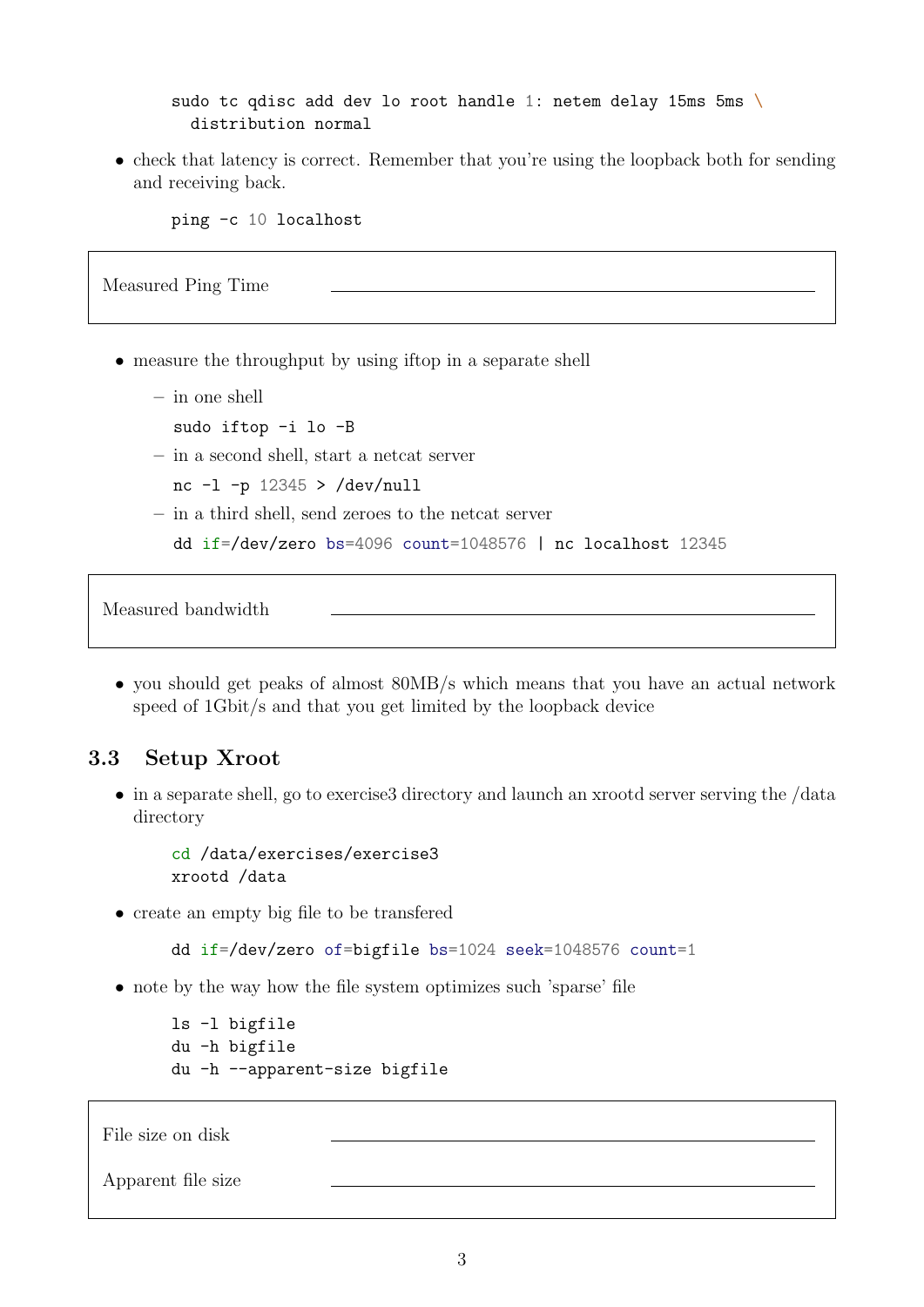• read the big file through the loop back device and check that network throughput is ok via the iftop (should still be running)

```
xrdcp -f -DICPParallelChunks 1 \
 root://localhost//data/exercises/exercise3/bigfile /dev/null
```
Measured bandwidth (iftop)

• xrdcp also gives some throughput numbers. They should match the iftop ones

Measured bandwidth (xroot)

## 4 synchronous I/O

In this part, we will exercise the synchronous remote reading of the big file with different parameters.

#### 4.1 Manual example

You will find server.py and readFile.py files in the exercise 3 directory. They implement a very simple (and inefficient) client-server mechanism to transfer file pieces.

- Have a look at the code. It's using http protocol and very simple URL parameters to retrieve a piece of a file. See how readFile.py accesses the file, reading one buffer at a time.
- start the server part in a separate shell

cd /data/exercise3 python server.py

• read the file using readFile with different buffer sizes and write down the speed you get using iftop. Ctrl-C the transfers once the speed is stable, as it would take ages to complete ! In case the reading is stuck, check the server's output. Error handling is not implemented so nicely, so that code stays simple.

python readFile.py localhost 10000 bigfile /dev/null python readFile.py localhost 100000 bigfile /dev/null python readFile.py localhost 1000000 bigfile /dev/null python readFile.py localhost 10000000 bigfile /dev/null python readFile.py localhost 100000000 bigfile /dev/null

| Buffer Size  | $10\mathrm{k}$ | 100k | Ιm | $10\mathrm{m}$ | 100 <sub>m</sub> |
|--------------|----------------|------|----|----------------|------------------|
| <b>Speed</b> |                |      |    |                |                  |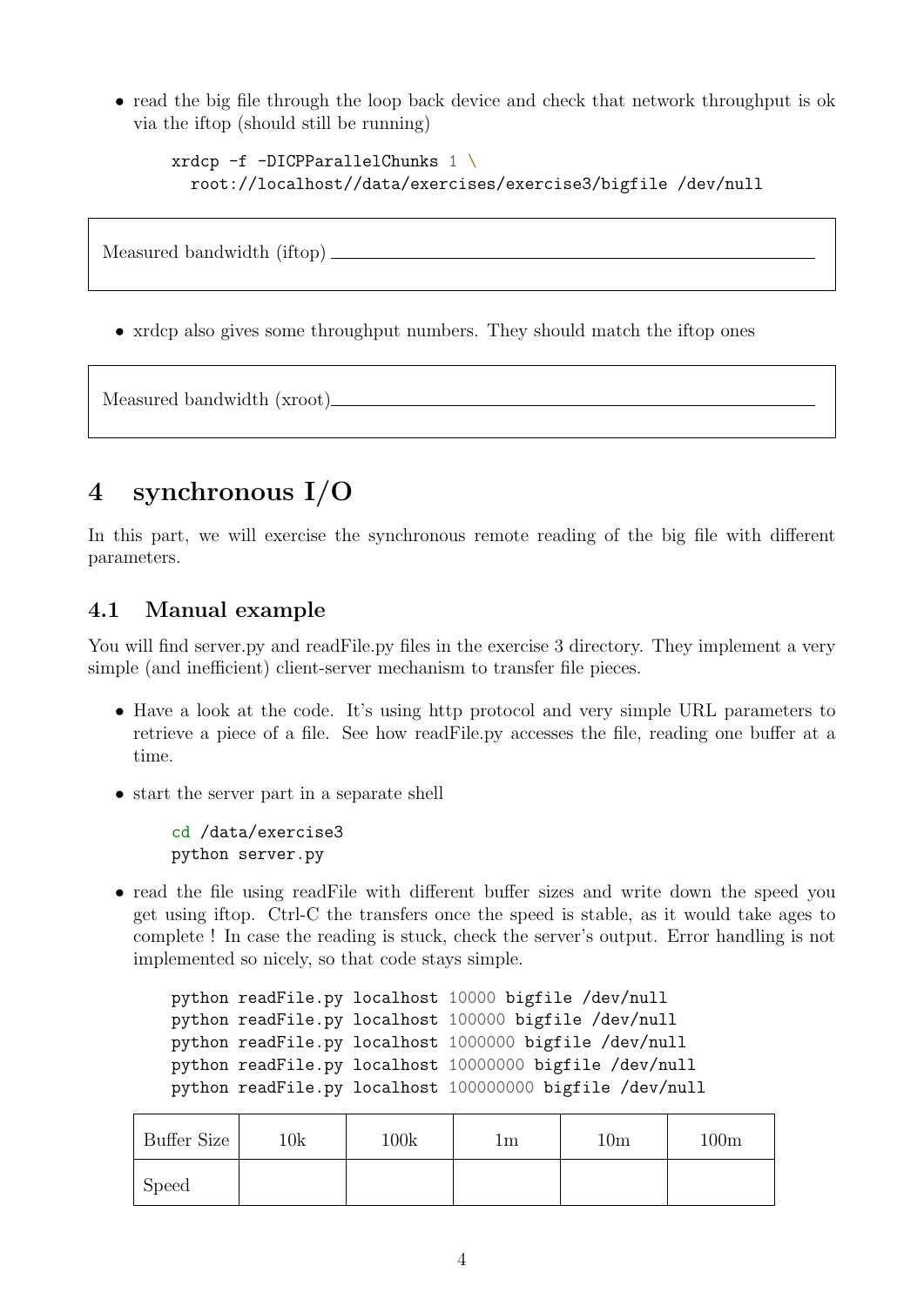### 4.2 Using xrootd

• if it is not already running, start an xrootd server in a separate shell

xrootd /data

• exercise synchronous read with 10K buffers

```
xrdcp -DICPParallelChunks 1 -DICPChunkSize 10000 \
  -f root://localhost//data/exercises/exercise3/bigfile \
  /dev/null
```
• try other buffer sizes (100K, 1M, 10M) like with the manual example. Compare results

| Buffer Size  | $10\mathrm{k}$ | 100k | lm | 10 <sub>m</sub> | 100m |
|--------------|----------------|------|----|-----------------|------|
| <b>Speed</b> |                |      |    |                 |      |

• (optional) analyze your data: compute efficiency (remember optimal speed is  $100MB/s$ ), then ping size from it and deduce the latency. Does it match with what we set up ? Do not dream to have precise results, an order of magnitude is all you can get.

| agnitude is all you can ge |  |  |  |
|----------------------------|--|--|--|
|                            |  |  |  |

| Buffer Size | 10k | 100k | 1 <sub>m</sub> | 10 <sub>m</sub> | 100m |
|-------------|-----|------|----------------|-----------------|------|
| Efficiency  |     |      |                |                 |      |
| Ping Size   |     |      |                |                 |      |

```
Computed latency
```
## 5 asynchronous I/O

• if it is not already running, start an xrootd server in a separate shell

#### xrootd /data

• exercise asynchronous read with 10K buffers and different level of parallelism. Forget flying data for the moment.

```
xrdcp -DICPParallelChunks 4 -DICPChunkSize 10000 \
  -f root://localhost//data/exercises/exercise3/bigfile \
  /dev/null
xrdcp -DICPParallelChunks 16 -DICPChunkSize 10000 \
  -f root://localhost//data/exercises/exercise3/bigfile \
  /dev/null
xrdcp -DICPParallelChunks 64 -DICPChunkSize 10000 \
  -f root://localhost//data/exercises/exercise3/bigfile \
  /dev/null
```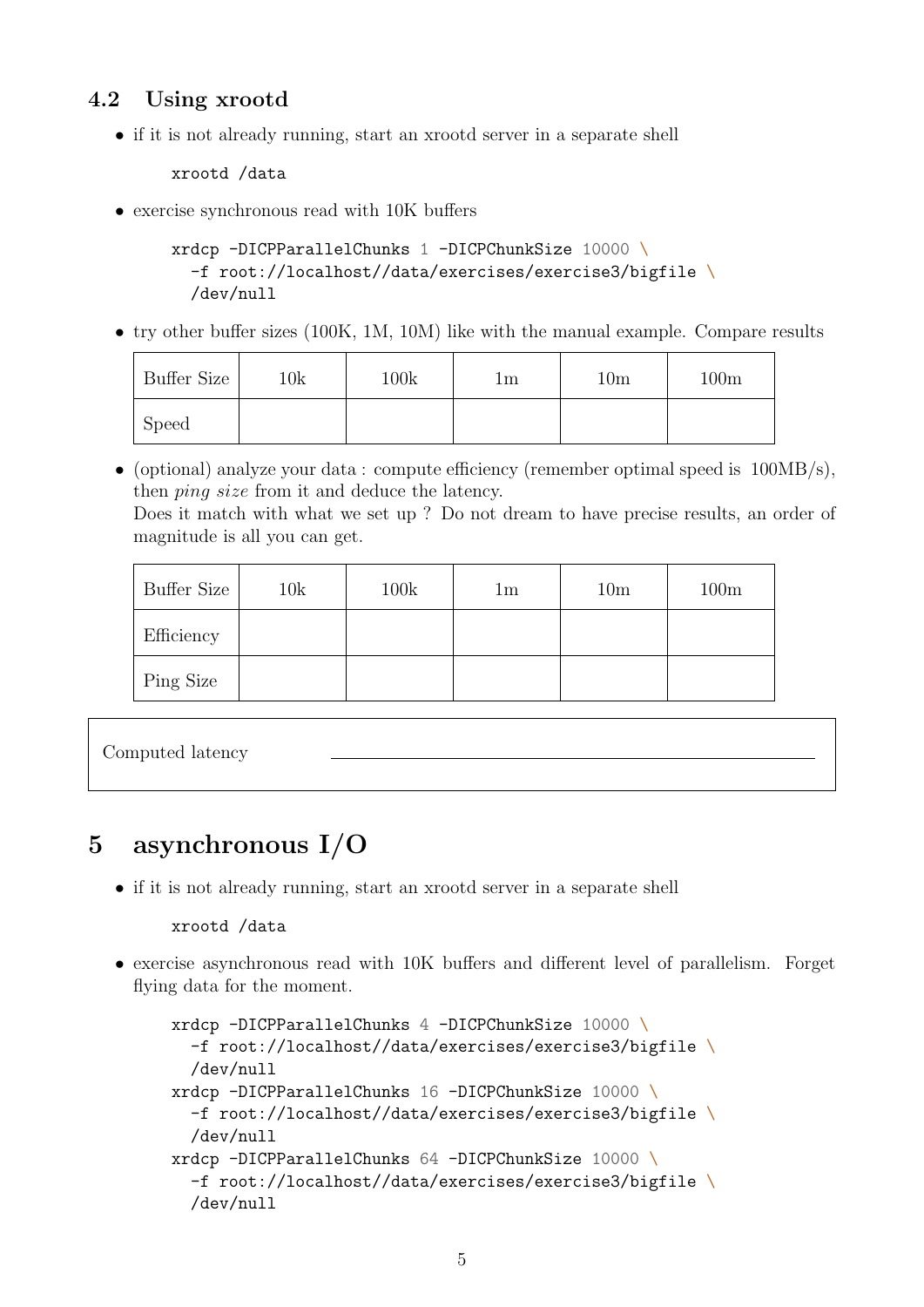#### xrdcp -DICPParallelChunks 255 -DICPChunkSize 10000 \ -f root://localhost//data/exercises/exercise3/bigfile \ /dev/null

| Parallelism | 16 | 64 | 255 |
|-------------|----|----|-----|
| Speed       |    |    |     |
| Flying Data |    |    |     |

- See how asynchronicity and parallelism allows to work around latency issues
- Try again with different buffer sizes for an average level of parallelization (16)

```
xrdcp -DICPParallelChunks 16 -DICPChunkSize 1000 \
  -f root://localhost//data/exercises/exercise3/bigfile \
  /dev/null
xrdcp -DICPParallelChunks 16 -DICPChunkSize 100000 \
  -f root://localhost//data/exercises/exercise3/bigfile \
  /dev/null
```

| <b>Buffer Size</b> | 1k | 10k | 100k |
|--------------------|----|-----|------|
| <b>Speed</b>       |    |     |      |
| Flying Data        |    |     |      |

• do the same for 4 and 64 parallel threads

```
xrdcp -DICPParallelChunks 4 -DICPChunkSize 100000 \
  -f root://localhost//data/exercises/exercise3/bigfile \
  /dev/null
xrdcp -DICPParallelChunks 4 -DICPChunkSize 1000000 \
  -f root://localhost//data/exercises/exercise3/bigfile \
  /dev/null
```

| <b>Buffer Size</b> | 10k | 100k | 1m |
|--------------------|-----|------|----|
| Speed              |     |      |    |
| Flying Data        |     |      |    |

```
xrdcp -DICPParallelChunks 64 -DICPChunkSize 1000 \
  -f root://localhost//data/exercises/exercise3/bigfile \
  /dev/null
xrdcp -DICPParallelChunks 64 -DICPChunkSize 100000 \
  -f root://localhost//data/exercises/exercise3/bigfile \
  /dev/null
```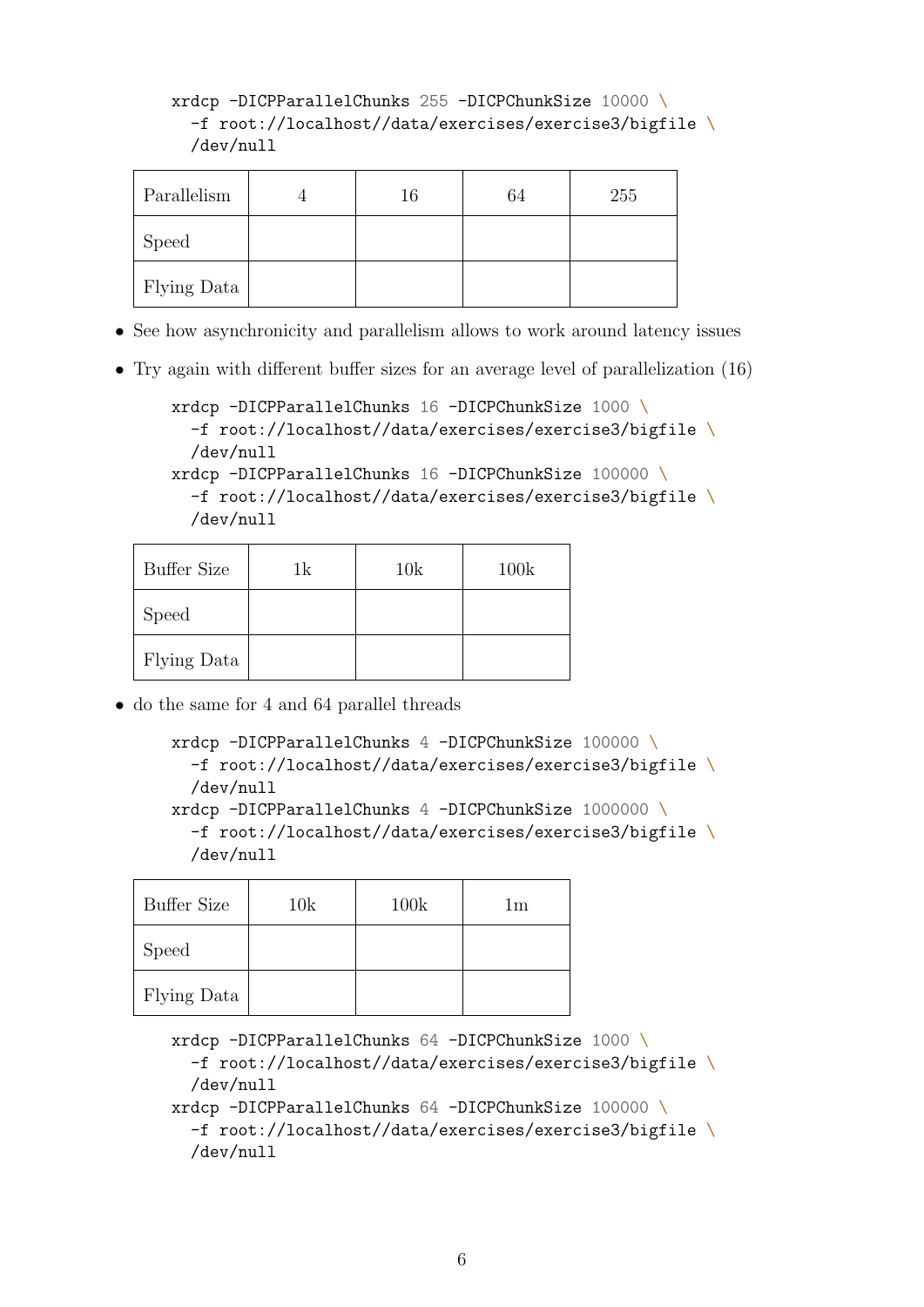| <b>Buffer Size</b> | 1k | 10k | 100k |
|--------------------|----|-----|------|
| Speed              |    |     |      |
| Flying Data        |    |     |      |

• (optional) compute in each case the amount of "flying data" (= chunkSize  $*$  nbParallelChunks) and the transfer efficiency. See that the "flying data" size is more or less proportional to the achieved speed and that it is of the order of magnitude of the datasize needed for a similarly efficient synchronous transfer.



### 6 caching

Note that we go back to synchronous I/O here.

• if it is not already running, start an xrootd server in a separate shell

xrootd /data

• check that datafile is in the kernel page cache. If it's not, cat it into  $/$ dev/null to make this happen

linux-fincore datafile cat datafile > /dev/null linux-fincore datafile

- Have a look at the code of plotCaptor.py. It is basically the same as in exercise one, except for the file opening/reading that is using the xrootd API to open a remote file
- $\bullet$  start if top in another shell in order to monitor I/O. Also add show-totals: yes into its config file so that we can see total I/O

echo 'show-totals : yes' > .iftoprc sudo iftop -i lo -B -c .iftoprc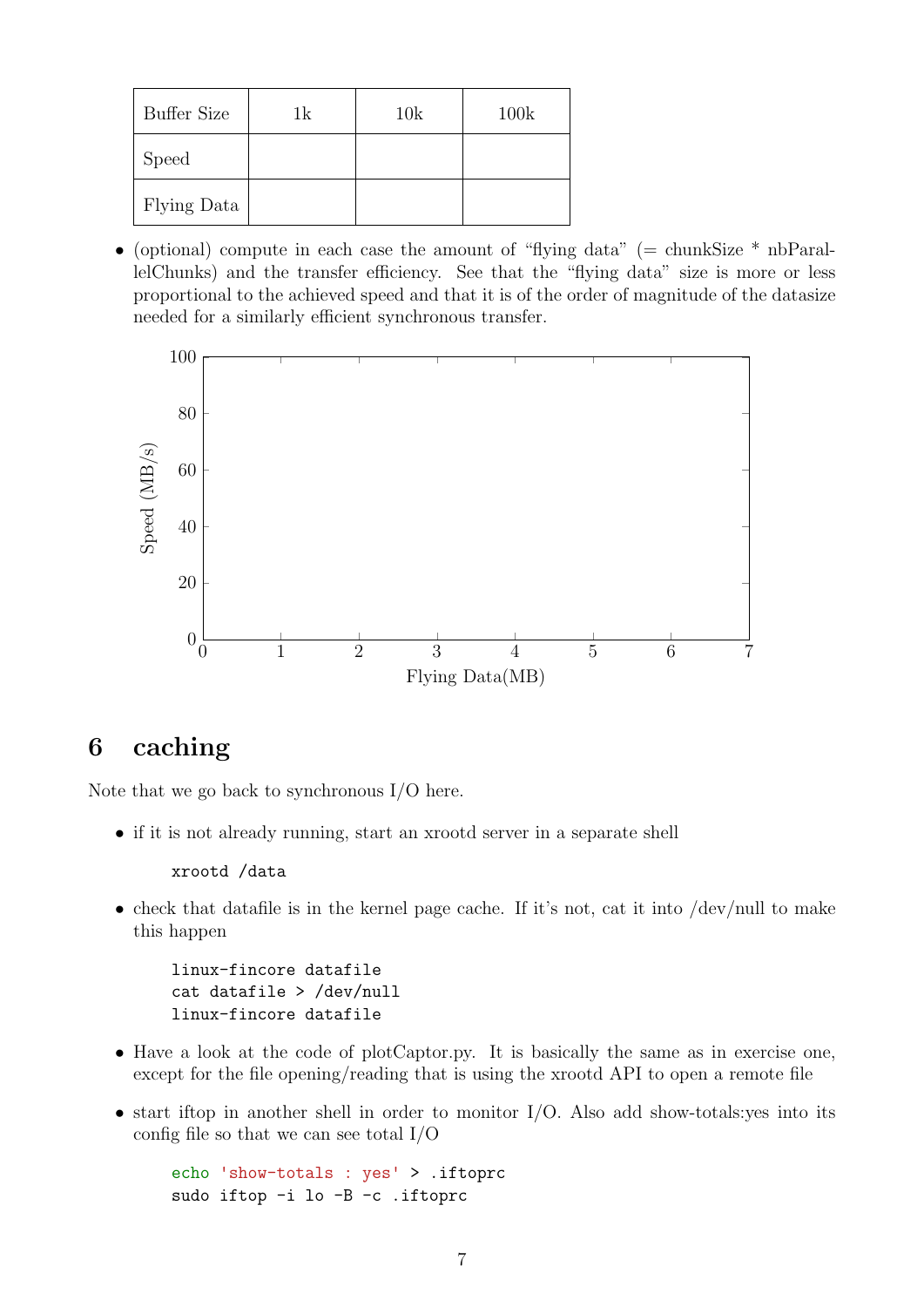• launch plotCaptor.py for a given captor and check timing

```
python plotCaptor.py \
  root://localhost//data/exercises/exercise3/datafile 40
```
Retrieval time

• check how much was read from network. It's in iftop, the first column on the right of 'cum' (for cumulated) at the bottom.

Amount of data read

- relaunch if top and plotCaptor.py for a given captor and its neighbour
	- in separate shell
		- sudo iftop -i lo -B -c .iftoprc
	- in main shell

```
python plotCaptor.py \
 root://localhost//data/exercises/exercise3/datafile 40,41
```
• see that twice more was read from network and the effect on timing

| Amount of data Read |  |
|---------------------|--|
| Overall Time        |  |

• check the implementation of plotCaptorCached.py. Actually you could look at the diff with plotCaptor.py, as it's quite limited

diff plotCaptor.py plotCaptorCached.py

• use plotCaptorCached.py for a given captor and its neighbour. Relaunch if top first to have clean totals

```
– in separate shell
```
sudo iftop -i lo -B -c .iftoprc

– in main shell

```
python plotCaptorCached.py \
 root://localhost//data/exercises/exercise3/datafile 40,41
```